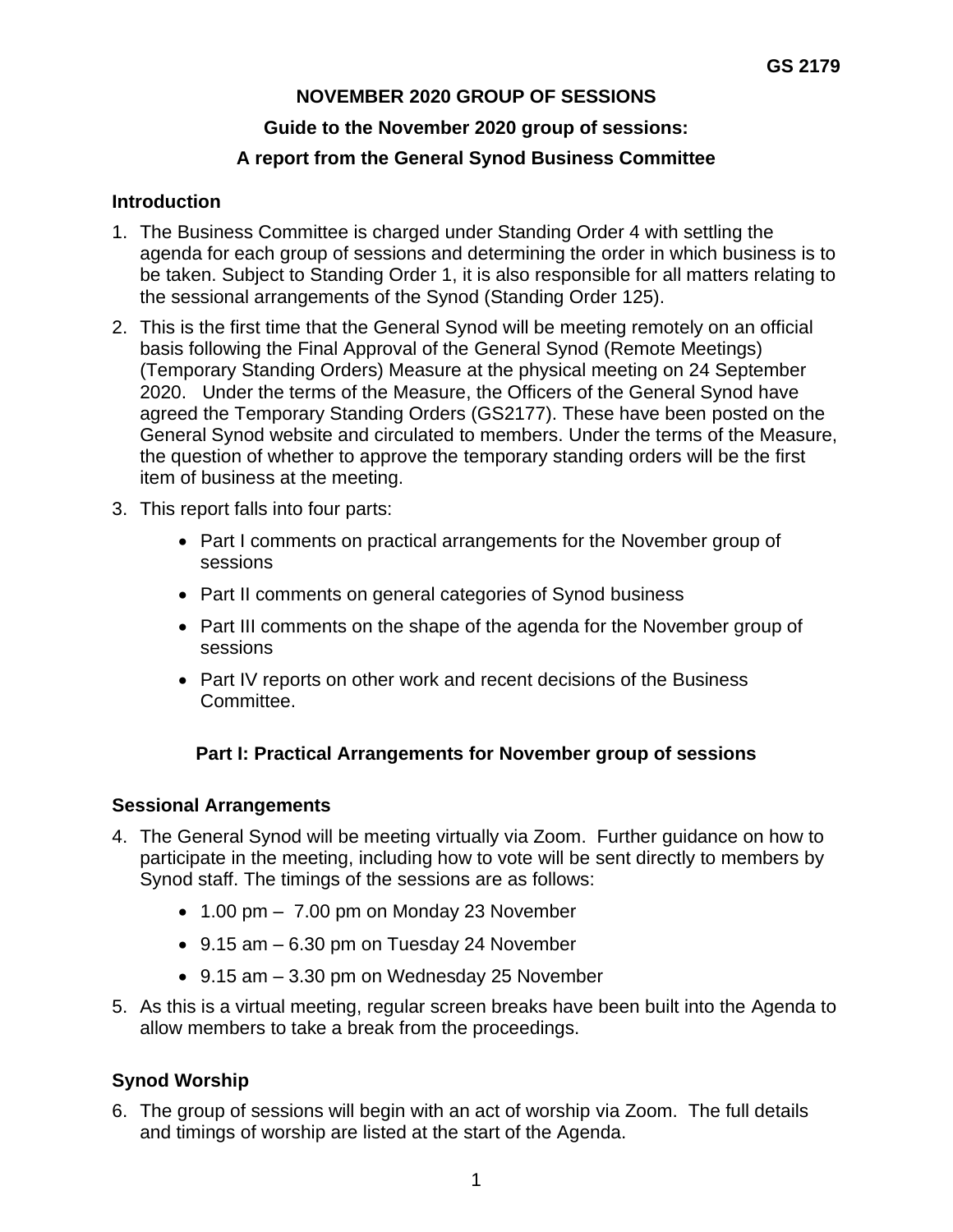## **Part II: General Categories of Synod Business**

#### **Categories of Synod business**

7. When constructing agendas, the Business Committee seeks to view the agenda as a whole and to ensure that it covers a balance of subjects. Synod business tends to fall into four main categories as follows.

#### *Standing items*

• This includes items such as the debate on the Business Committee Report and Synod Question Time.

### *Legislative business*

• This can take a variety of forms. Full details of the legislative business for a group of sessions are set out in Special Agenda I.

### *Ordering the life of the Church*

• Business which concerns the way we order our own life together.

### *The Church and the World*

- Particular business which debates current issues and takes account of the way in which the Church relates to our public context.
- 8. Inevitably, some of the subjects which come under these areas may overlap. The Business Committee is aware that meeting for a long period over Zoom is not optimum and so we have endeavoured to schedule only the most urgent and time critical business on the Agenda for this Group of Sessions in order to keep the meeting to a manageable length. For this reason, we have decided not to schedule any Diocesan Synod Motions or Private Members Motions at this group of sessions.

#### **Legislative Business**

9. The General Synod's main role as set out in its constitution is to consider and pass legislation by Measure, Canon and Act of Synod. As the national legislative body of the Church, the Synod's role, powers and constitution are different from that of other Church bodies such as a PCC or a Diocesan Synod. A note on the Synod's legislative process is available on the Synod App and the General Synod web pages on the Church of England website.

## **Part III: The Shape of the November Agenda**

## **Standing Items of Business**

10.The debate on the Report from the Business Committee will take place on the first day. This offers Synod members the opportunity to comment on the agenda or on the content and conduct of the Synod's business more generally.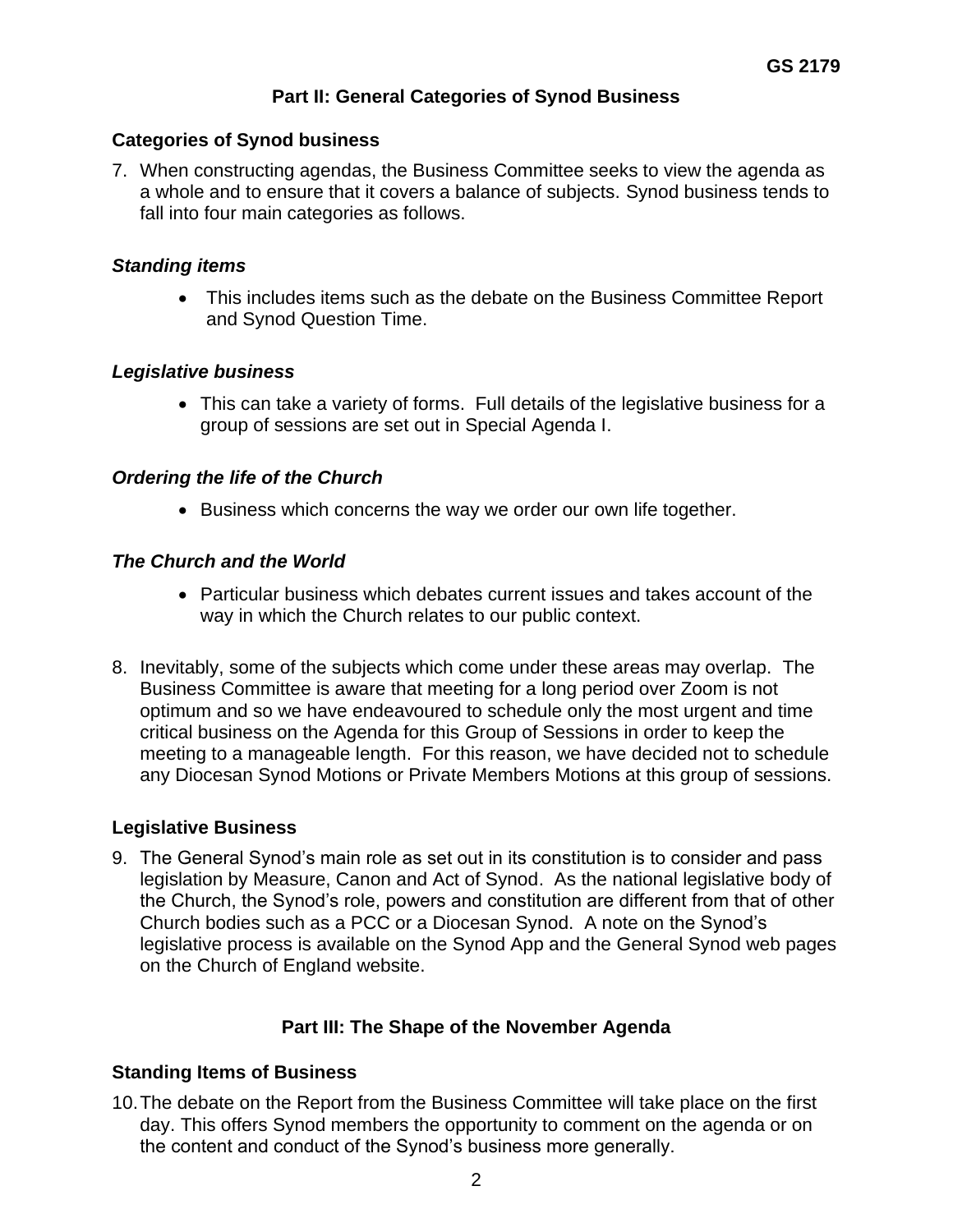11.This will be followed by a joint Presidential Address from both Archbishops. There will be an opportunity for Synod members to ask questions, after which they will be directed to join virtual break-out groups.

### **Handling of Synod Question Time in November 2020**

12.The Business Committee has allocated 75 minutes for Synod Question Time. The Committtee is aware of the rising number of Questions that are submitted in advance of each group of sessions, but this was the maximum time available given the compressed nature of this virtual group of sessions. Members will also have had the opportunity to pose questions after the Presidential Address.

## **Legislative Business in November**

- 13.There are 13 items of legislative business. The Business Committee has determined that six of them are suitable for the deemed approval procedure under SO 71, while a further item is automatically subject to that procedure. Those seven items will therefore not be debated unless a member gives due notice by by the relevant deadline in Special Agenda I that the member wishes any of them to be debated, or wishes – where permissible – to give notice of an amendment. The other seven items require debate and have been allocated places in the Agenda.
- 14.The first item of business at this group of sessions will be the motion to approve the **Standing Orders made under Section 1 of the General Synod (Remote Meetings) (Temporary Standing Orders) Measure 2020 (GS 2177)**. Under the terms of the Measure, the Officers of the General Synod have made the Temporary Standing Orders. These have been posted on the General Synod website and circulated to members. Under the terms of the Measure, the Synod may approve these temporary standing orders with or without amendment.
- 15.The other legislation that has been allocated time for debate includes the **Cathedrals Measure** and the **Diocesan Boards of Education Measure**. Both received First Consideration in July 2019 and had their Revision Stage in February 2020. These are being presented to Synod for Final Drafting and Final Approval.
- 16.The Royal Assent and Licence has been received for **Amending Canon No. 40** and **Amending Canon No. 41** and they will be formally enacted. Amending Canon No. 40 makes provision for the formal recognition of religious communities in the Church of England and for related matters, and Amending Canon No. 41 amends existing Canons concerned with the form of service registers and updates various references in the Canons
- 17.**The Draft Safeguarding (Code of Practice) Measure** will be presented for First Consideration. This legislation implements one of the recommendations from IICSA which called for the existing duty for a relevant person to 'have due regard' to safeguarding guidance to be replaced with more straightforward provision.
- 18.**The National Ministry Register (Clergy) Regulations 2020** will enable the establishment of a national ministry register. They require the Archbishops' Council to compile and maintain a record of all clergy who are authorised to exercise ministry in the diocese or other area or place.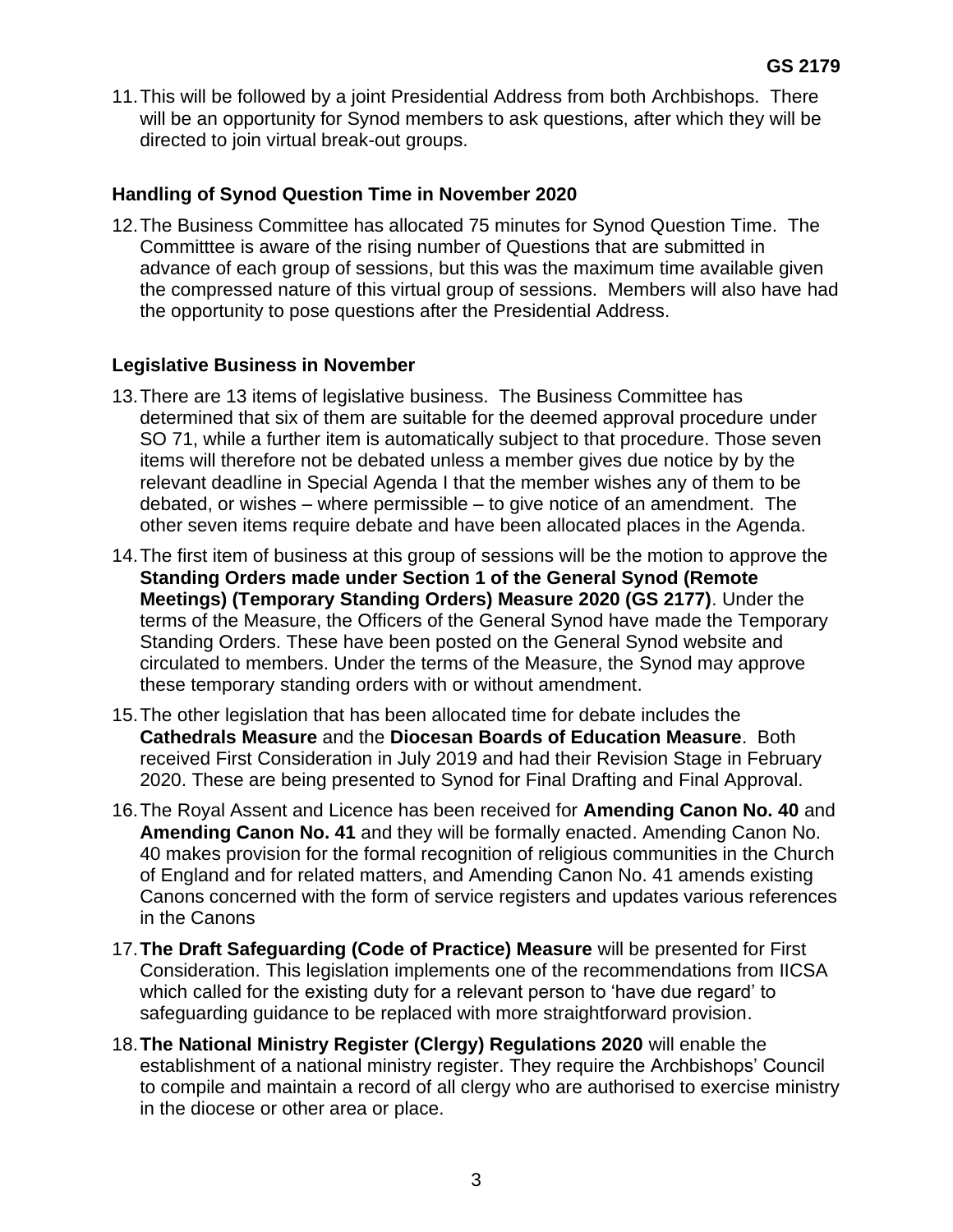- 19.**Legal Officers (Annual Fees) Order 2020** and **Ecclesiastical Judges, Legal Officers and Others (Fees) Order 2020** are for deemed approval. These are the usual annual orders that prescribe, respectively, the annual retainers payable to diocesan registrars, and the fees payable in respect of proceedings in ecclesiastical courts and tribunals.
- 20.**Payments to the Churches Conservation Trust Order 2020** is also for deemed approval. This Order puts into effect the Church Commissioners' proposals for financing the Trust in 2021 to 2024, allowing flexibility for how the proposed grant of £4.5m is sourced while protecting the operation of the Measure and the Commissioners' ability to support the Church's mission.
- 21.**Scheme for Variation of Membership of Deanery Synods.** This scheme, made by the Manchester Diocesan Synod, provides for two deaneries to exceed the 150 members set out in the Church Representation Rules. The scheme has been laid before the Synod but is debated only if a member gives notice of a wish to do so.
- 22.**Draft Ecclesiastical Offices (Terms of Service) (Amendment) Regulations 2020**  are for deemed approval. These confer on clergy holding office under common tenure the same entitlement as employees to paid bereavement leave for parents that lose a child.
- 23.**Religious Communities Regulations 2020** are for deemed approval. The Regulations are made under Canon DA 1 which makes provision for a community to be declared by the House of Bishops to be a religious community in the Church of England if it meets requirements set out in regulations made by the House of Bishops and approved by the General Synod. The regulations specify conditions relating to governance, financial affairs, safeguarding children and vulnerable adults, the making of vows or promises, and the minimum number of members required for a community to be eligible for a declaration.

# **Ordering the Life of the Church**

- 24.The Archbishop of Canterbury and Archbishop of York will be delivering a joint Presidential Address on Monday 23 November. This will provide the Presidents with the opportunity to share their thoughts on key issues, and to welcome the launch of the Living in Love and Faith Resources. Synod members will be able to engage with the resources in smaller groups using Zoom break out rooms after the presentation.
- 25.On the afternoon of Tuesday 24 November there will be a debate on the 2021 Archbishops' Council Budget and Apportionment. This would normally have been taken in July but has been held over to this group of sessions as the July sessions had to be cancelled.
- 26.On the evening of Tuesday 24 November the General Synod will be asked to approve the re-appointment of a member of the Archbishops' Council.
- 27.On Wednesday 25 November the Synod will be able to engage with the work on safeguarding following the publication of the report on the "Anglican Church" on 6 October by the Independent Inquiry into Institutional Child Sexual Abuse (IICSA).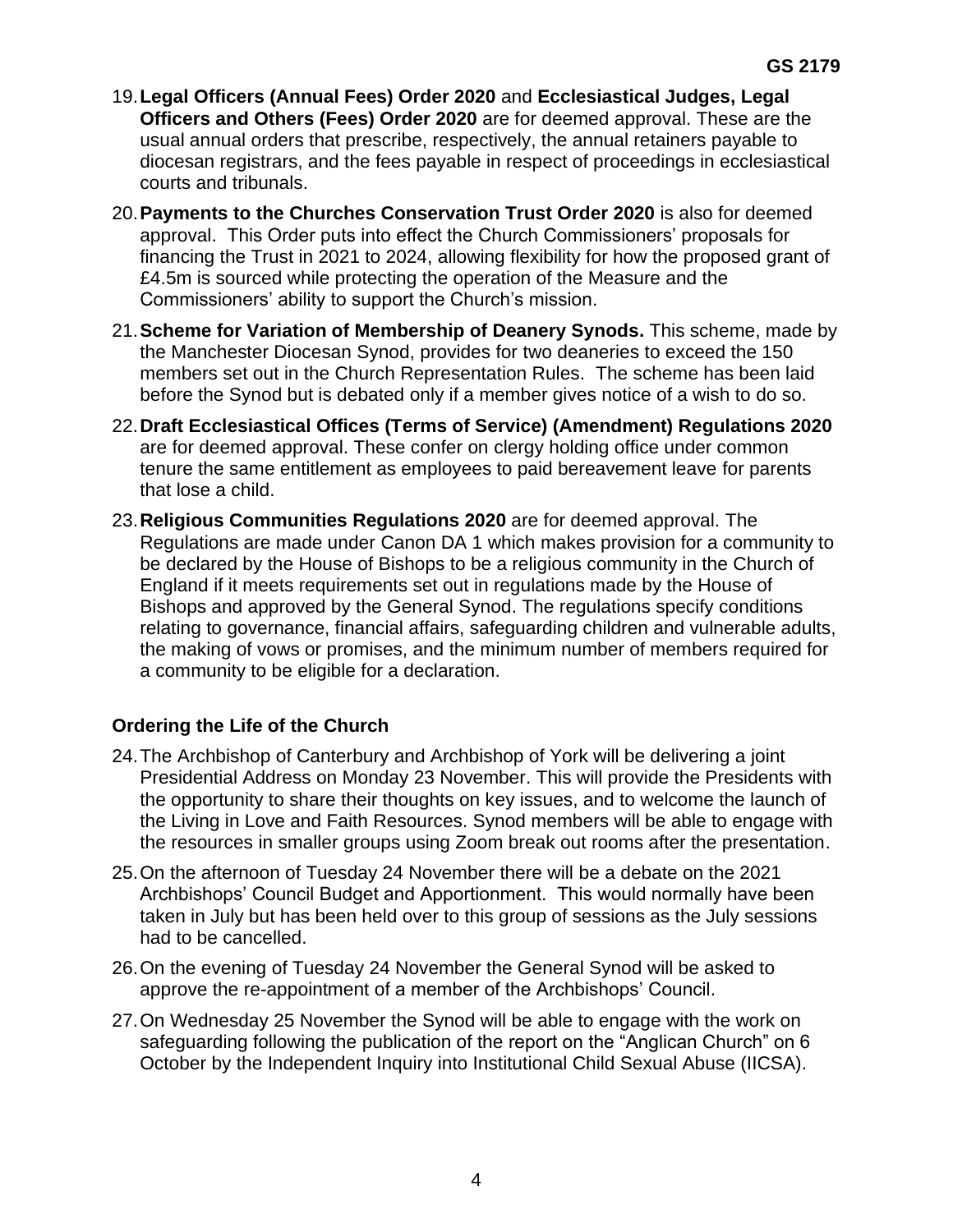## **The Church and the World**

- 28.The Presidents will introduce a debate on the response to the Covid-19 pandemic on Monday afternoon. This will recognise the selfless contributions of key workers, including clergy and church workers, and call for continuing engagement with government to ensure those most affected are given the right level of support and help.
- 29.On the morning of Tuesday 24 November there will be a presentation from the Archbishop of York on the work on formulating a Vision and Strategy for the Church of the future.

## **Part IV: Other Work of the Business Committee**

### **Synod App and Email address**

30.Additional functions continue to be added to the Synod App. The Business Committee has agreed in principle that all members of General Synod should be issued with a standard General Synod email address from the start of the new quinquennium in November 2021.

### **Environmental Update**

- 31.The Business Committee considered the suggestions from the Environmental Working Group (EWG), which seek to make care for creation an integral part of Synod's spiritual life, to reduce carbon footprint, and to demonstrate good environmental practice. While some of the EWG's suggestions are already in place, the Business Committee is committed to study and plan the effective implementation other suggestions whenever possible.
- 32.Under the COVID-19 pandemic, the operation for printing and mailing papers have been suspended for safety reasons. Papers are sent to members electronically only.

#### **Feedback on General Synod groups of sessions**

33.The Business Committee has now put in place a regular process of requesting Synod members to fill in a post Synod questionnaire to give their feedback on the most recent group of sessions. Some key findings from the questionnaire issued after the informal virtual meeting July 2020 are summarised below with the Business Committee's response to the points made:

| <b>COMMENT</b>                                                   | <b>BUSINESS COMMITTEE RESPONSE</b>                                                                                                                  |
|------------------------------------------------------------------|-----------------------------------------------------------------------------------------------------------------------------------------------------|
| Some members feeling emotionally<br>difficult with Zoom meetings | The Committee sympathises with the<br>response while noting that using a virtual<br>platform has become necessary under<br>the pandemic             |
| Some members dominating speaking<br>time                         | The Committee notes that the new format<br>may have put off some members. The<br>survey shows that 19% of the<br>respondants requested to speak and |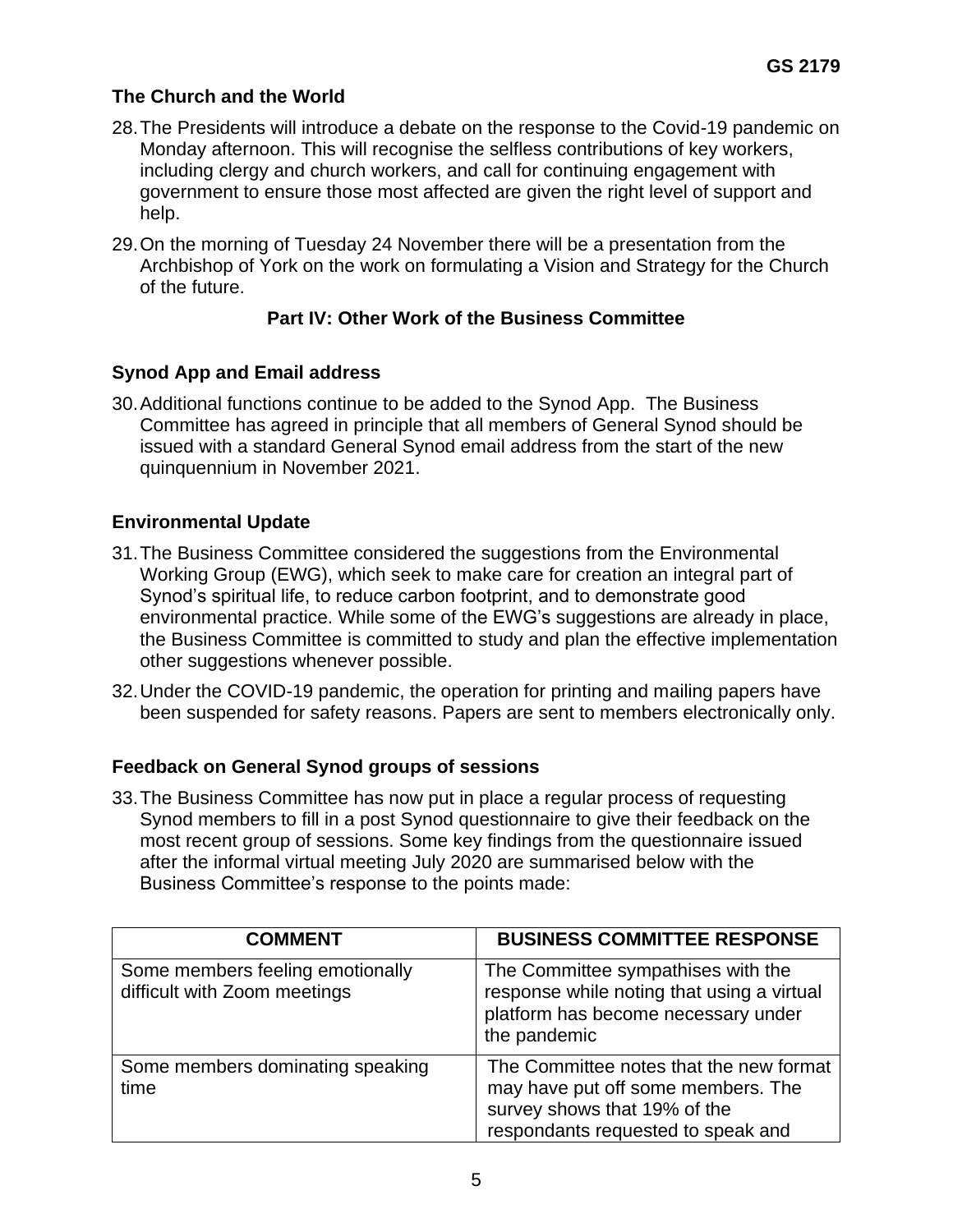|                                                                                                                   | 17% did speak, but the Committee will<br>continue to raise this issue with the<br>Synod Panel of Chairs.                                                                          |
|-------------------------------------------------------------------------------------------------------------------|-----------------------------------------------------------------------------------------------------------------------------------------------------------------------------------|
| The pace of chairing is too quick                                                                                 | The chairs and staff members will learn<br>from the experience and pace debates<br>accordingly. Particular learnings will be<br>taken for the handling of Synod Question<br>Time. |
| More breaks are needed.                                                                                           | The Committee has taken this into<br>account for the Timetable of this official<br>virtual meeting.                                                                               |
| A range of comments in regard to Zoom<br>arrangements, generally positive but also<br>with a number of criticisms | The Committee thanked staff members<br>for their work. Staff members will work to<br>improve the virtual provision based on the<br>input.                                         |

34.Synod members are encouraged to complete the Feedback Questionnaire following each group of sessions so that improvements can continue to be introduced.

## **Accessibility of Synod Meetings**

- 35.Members are referred to the Business Committee's statement on Accessibility (GS Misc 1201) which may be viewed in the Members' Resources section of the Synod web page at [https://www.churchofengland.org/sites/default/files/2019-](https://www.churchofengland.org/sites/default/files/2019-01/GS%20Misc%201201%20.pdf) [01/GS%20Misc%201201%20.pdf.](https://www.churchofengland.org/sites/default/files/2019-01/GS%20Misc%201201%20.pdf)
- 36.One of the Deaf Anglicans Together representative commented that they appreciated the subtitled videos, could follow the live proceedings with the BSL interpreter and for them Zoom was very successful. Similar accessibility provisions will be continued in future virtual meetings.

#### **List of Speakers at General Synod meetings**

- 37.In recent groups of sessions, the Business Committee has introduced the practice of publishing the list gathered by the Legal Office of all those who spoke in debates and other items on the floor of Synod. This information is already public in the form of the Report of Proceedings and it is also used by the Panel of Chairs. The Business Committee took the view that it would be helpful for Synod members to have this information available to them in a user-friendly form.
- 38.The List of Speakers from the September 2020 Special Group of Sessions is circulated as a GS Misc 1258 for information.

#### **Record of Business Done**

39.The Legal Office produces a formal record of business transacted at each group of sessions of the General Synod in the form of 'Business Done', which is published on the Synod page of the Church of England website.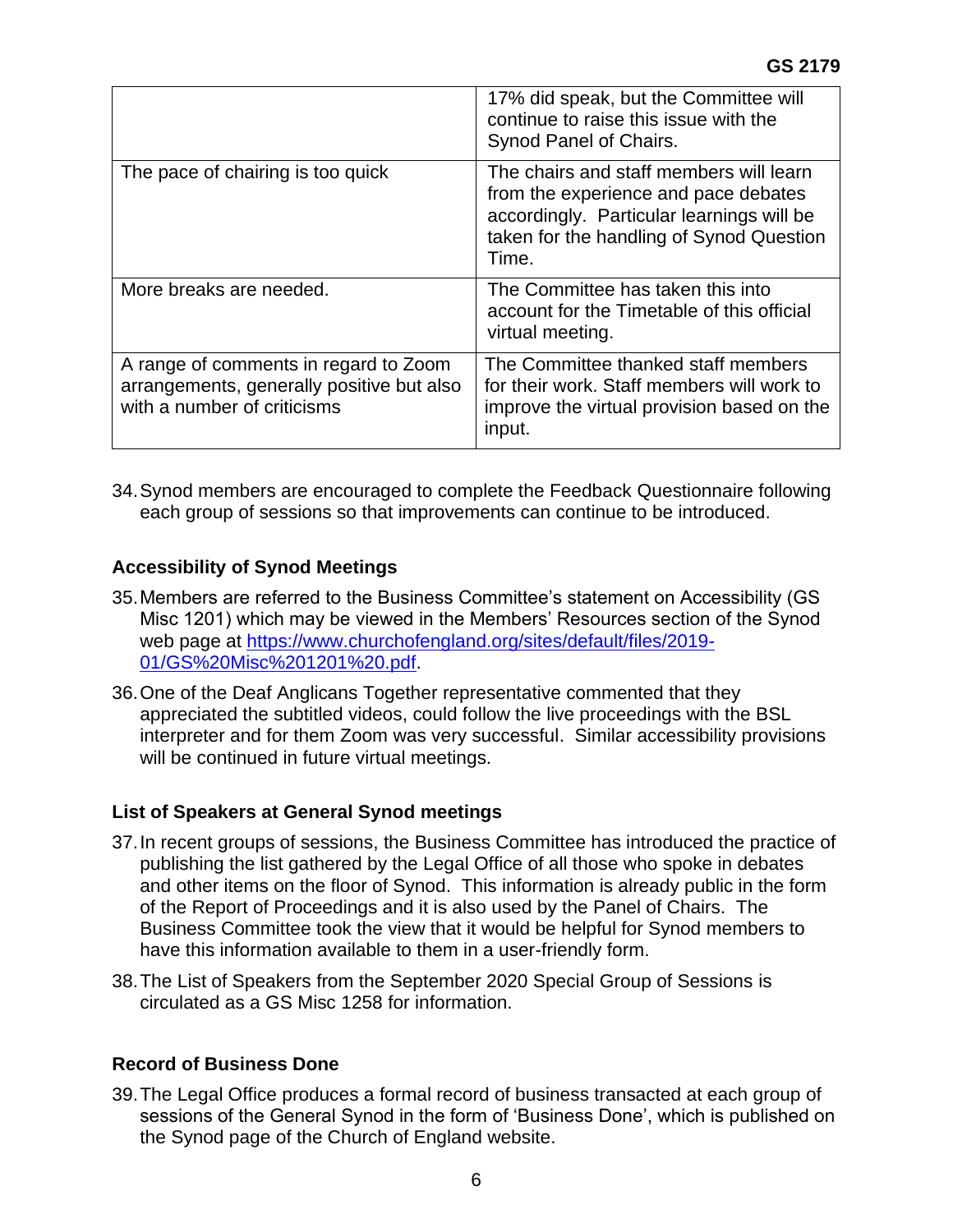40.In addition, the Business Committee publishes a running record of the business transacted at General Synod during the current Quinquennium, with updates on subsequent developments in relation to individual items. For the most recent update, please refer to GS Misc 1257.

### **Business Committee Policies**

41.The Business Committee has a number of policies covering various aspects of Synod's activities. These and other guidance may be viewed on the Members' Resources web page at:

[https://www.churchofengland.org/about/leadership-and-governance/general](https://www.churchofengland.org/about/leadership-and-governance/general-synod/synod-members-resources)[synod/synod-members-resources](https://www.churchofengland.org/about/leadership-and-governance/general-synod/synod-members-resources)

42.The Business Committee reviews its policies regularly on a phased basis at its meetings and updates them as necessary. Synod members may wish to offer feedback on any of the policies to the Business Committee in the relevant section of the Feedback Form.

On behalf of the Business Committee, The Revd Canon Sue Booys

Chair of the Business Committee

October 2020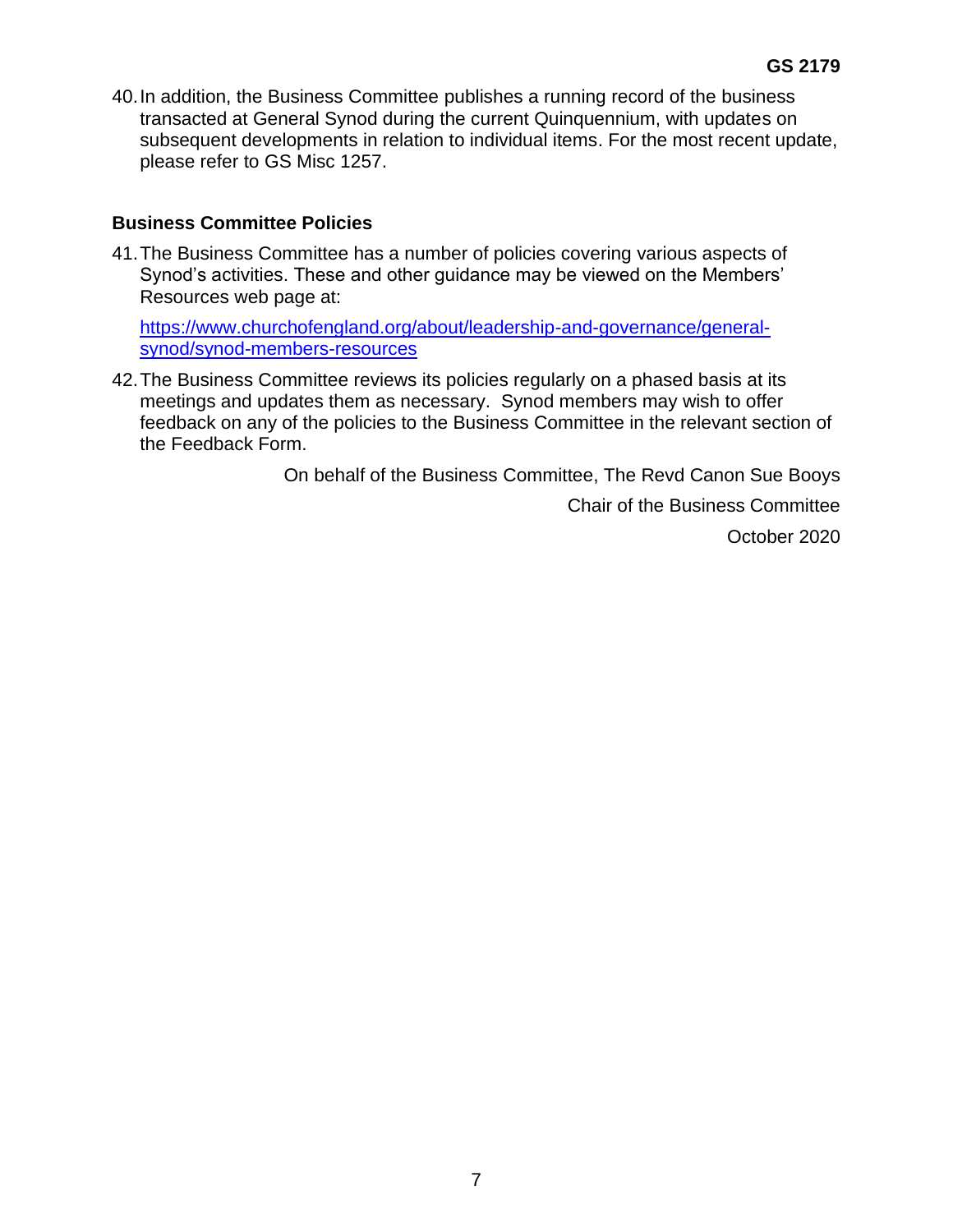## **Membership of the Business Committee**

#### **November 2020**

### *Chair*

The Revd Canon Sue Booys

### *Elected by the House of Bishops*

The Rt Revd Pete Broadbent, Bishop of Willesden

### *Elected by the House of Clergy*

The Revd Canon Graeme Buttery

The Revd Prebendary Simon Cawdell

The Revd Canon Joyce Jones

## **Elected by the House of Laity**

Mrs Anne Foreman

Canon Robert Hammond

Mr Clive Scowen

## *Appointed by the Archbishops' Council*

Mr Adrian Greenwood

Mr Joseph Diwakar

The Secretary to the Committee is the Clerk to the Synod, Dr Jacqui Philips and the Assistant Secretary is Dr Alvin Siu Hei Lee.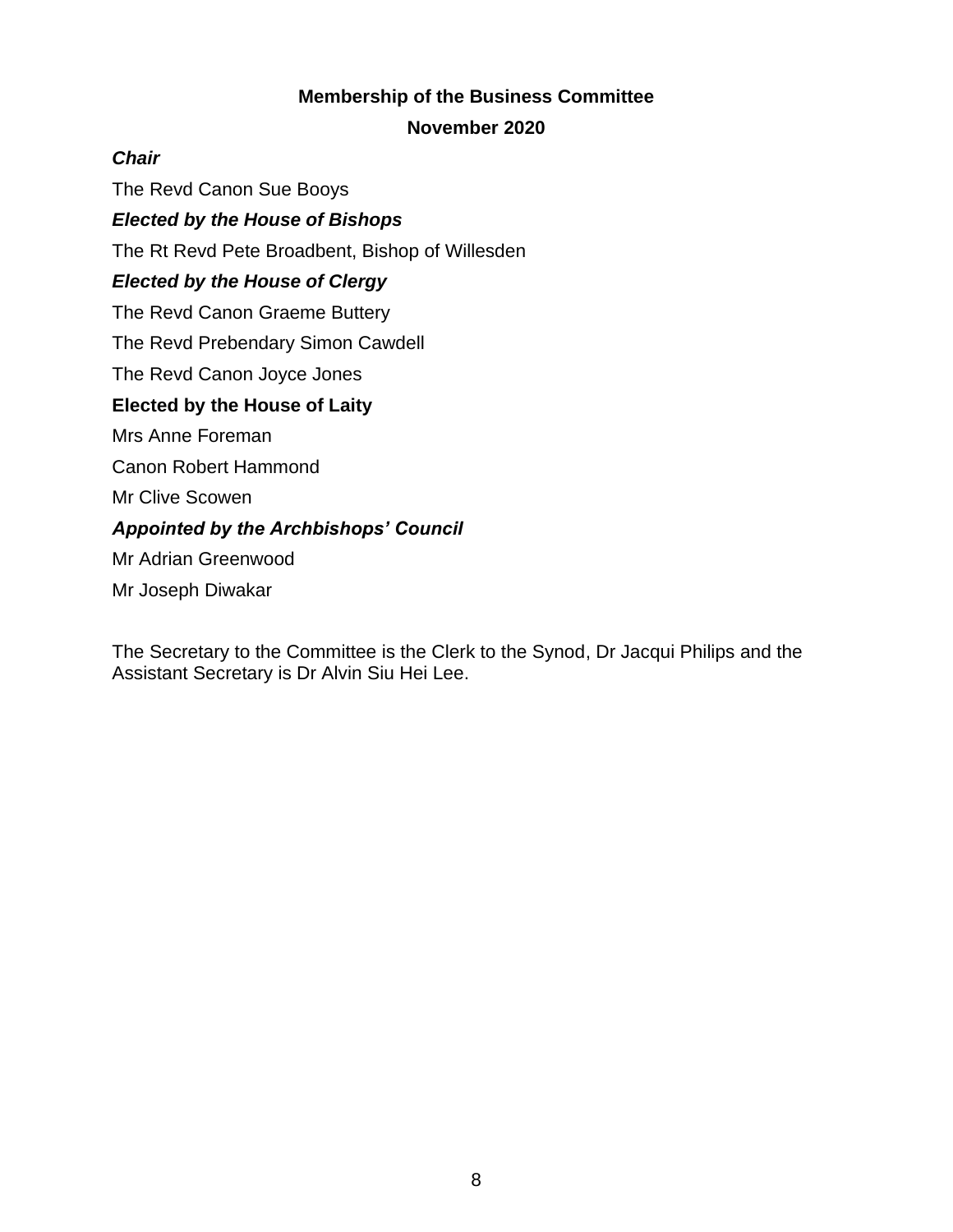## **Forecast of future General Synod business**

## **February 2021**

## **Legislative Business**

- Church Representation Rules (Amendment) Resolution (relating to Deanery Synod terms of office)
- Revision Stage and Final Drafting and Final Approval for Measure amending Safeguarding and Clergy Discipline Measure 2016
- Motion under Canon F 12 specifying how an electronic register book is to be kept (with details on a GS paper)
- Legislative Reform Order relating to Pensions Board governance
- Legislative Reform Order relating to Church Commissioners governance
- Ecclesiastical Offices (Terms of Service) (Amendment) Regulations 2021 (residentiary canons)
- Administration of Holy Communion (Amendment) Regulations 2021 (regulations under Canon B 12, making amendments consequential on Diocesan Boards of Education Measure) (*deemed business*)

## **Non-Legislative Business**

- Vision and Strategy
- A motion about religious liberty from MPA
- Implementation and Dialogue Group Report
- CNC Elections Review Group Report
- Safeguarding
- Leeds DSM on Wealth Gap
- Debate on Archbishop's Housing Commission
- Vision for Lay Ministry (if not Jul 21)
- White paper on pastoral reorganisation (if not Jul 21)
- ARCIC: Walking Together on the Way (if not Jul 21)

# **July 2021**

## **Legislative Business**

- Legal Officers (Annual Fees) Order 2021 (*deemed business)*
- Ecclesiastical Judges, Legal Officers and Others (Fees) Order 2021 (*deemed business)*

## **Non-Legislative Business**

- 2022 Budget and Apportionment
- Shared Discernment Process Presentation
- Safeguarding